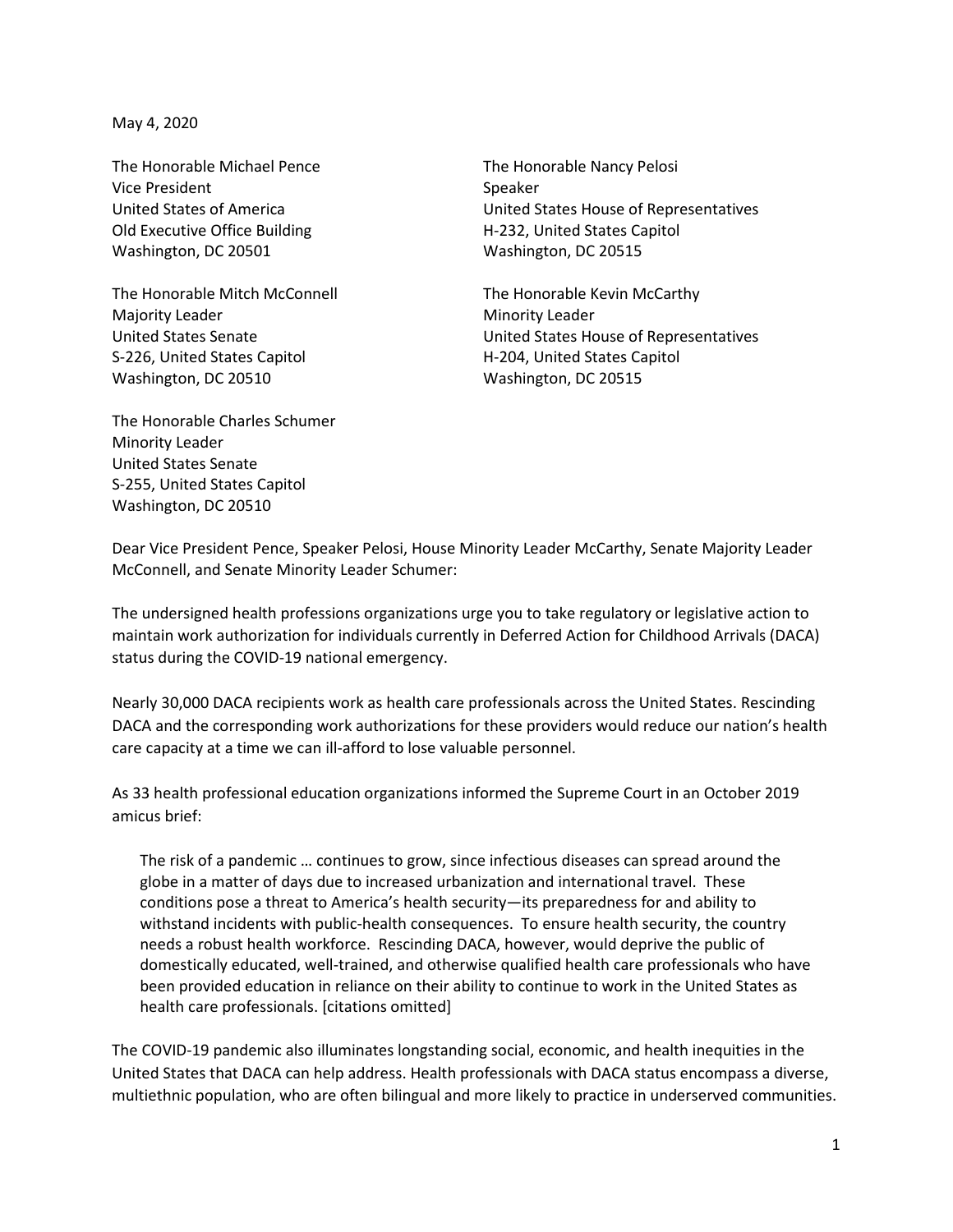We urge the Administration to expeditiously announce plans to retain the DACA program during the COVID-19 national emergency regardless of the Supreme Court's upcoming decision. Additionally, we urge Congress to include a more permanent fix in the fourth COVID-19 emergency supplemental, such as the bipartisan Dream Act of 2019 (S. 874) or the House-passed American Dream and Promise Act of 2019 (H.R. 6). These bills would ensure that undocumented young people are able to continue their employment, education, training, and research in the health professions.

Our organizations are dedicated to promoting a health and biomedical workforce that leads to improved care and health equity for all. To meet the current health care needs of patients across the country, immediate regulatory or legislative action to retain DACA during the COVID-19 national emergency is necessary. Thank you for your continued support of the nation's health workforce and your efforts to combat the COVID-19 outbreak.

## Sincerely,

American Academy of Addiction Psychiatry American Academy of Family Physicians American Academy of Hospice and Palliative Medicine American Academy of Neurology American Academy of Pediatrics American Association for Anatomy American Association of Chairs of Departments of Psychiatry American Association of Colleges of Nursing American Association of Colleges of Pharmacy American Association of Colleges of Podiatric Medicine American Association for Dental Research American Association of Directors of Psychiatric Residency Training American College of Academic Addiction Medicine American College of Healthcare Executives American College of Nurse-Midwives American College of Obstetricians and Gynecologists American College of Physicians American Dental Education Association American Geriatrics Society American Medical Association American Medical School Neuroscience Department Chairs American Nurses Association American Orthopedic Association American Orthopedic Association Council of Orthopedic Residency Directors American Organization for Nursing Leadership American Psychiatric Association American Psychological Association American Public Health Association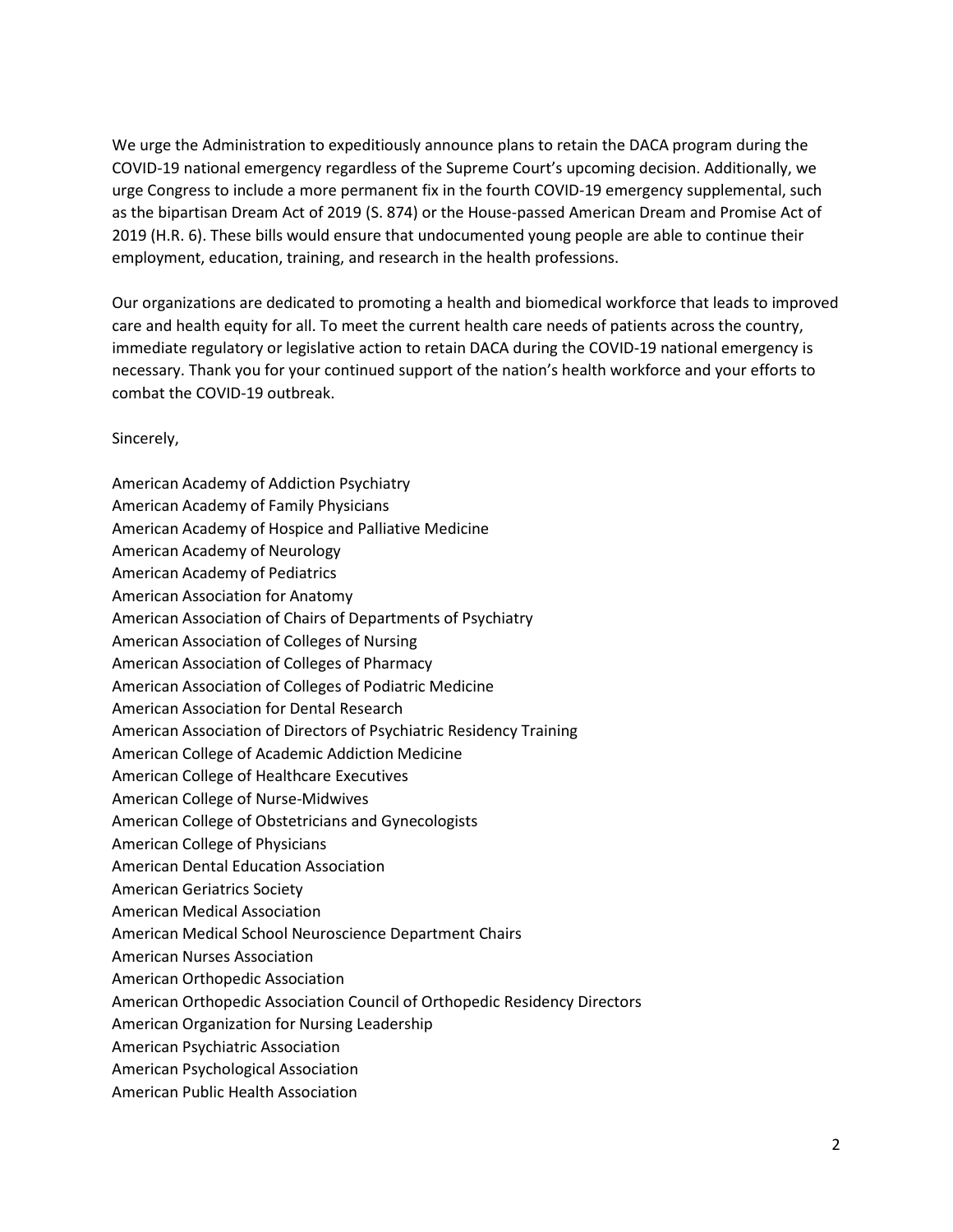American Society for Clinical Laboratory Science American Society of Hematology American Student Dental Association Association for Prevention Teaching and Research Association of Academic Health Centers Association of Academic Health Sciences Libraries Association of Accredited Naturopathic Medical Colleges Association of American Medical Colleges Association of American Veterinary Medical Colleges Association of Anatomy, Cell Biology and Neurobiology Chairs Association of Bioethics Program Directors Association of Chairs of Departments of Physiology Association of Departments of Family Medicine Association of Family Medicine Residency Directors Association of Minority Health Professions Schools Association of Psychologists in Academic Health Centers Association of Schools Advancing Health Professions Association of Schools and Colleges of Optometry Association of Schools and Programs of Public Health Association of University Anesthesiologists Association of University Professors of Neurology California Consortium of Addiction Programs & Professionals Council on Social Work Education GLMA: Health Professionals Advancing LGBTQ Equality Emergency Medicine Residents' Association Health Professions Network HIV Medicine Association Infectious Diseases Society of America Institute for Healthcare Improvement International Certification & Reciprocity Consortium National AHEC Organization National Association of Hispanic Nurses National Association of Nurse Practitioners in Women's Health National Association of Pediatric Nurse Practitioners National Council of Asian Pacific Islander Physicians National Council for Diversity in the Health Professions National Hispanic Medical Association National League for Nursing National Medical Association National Organization of Nurse Practitioner Faculties North American Primary Care Research Group Physician Assistant Education Association Pre-Health Dreamers Society of Academic Associations of Anesthesiology and Perioperative Medicine